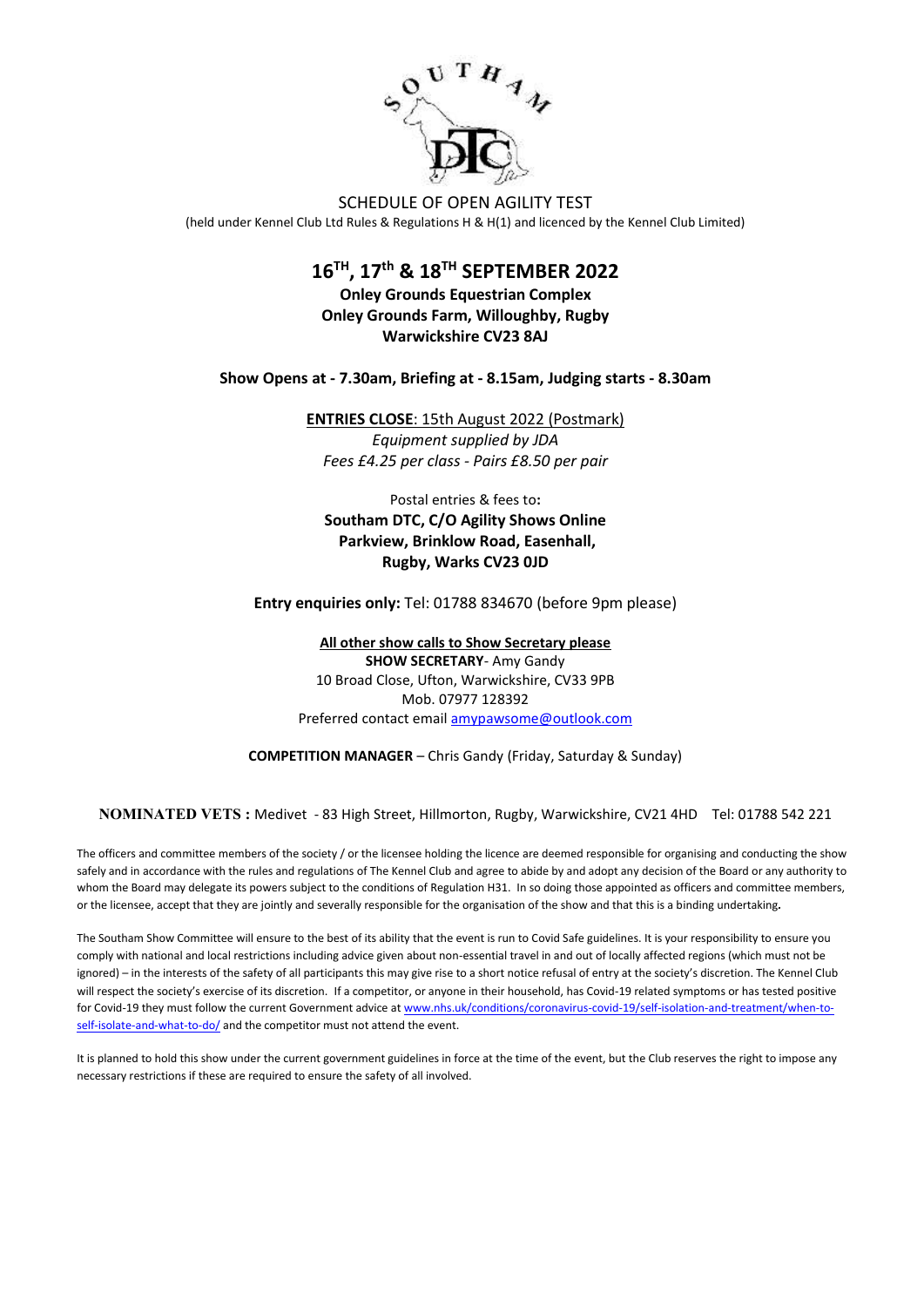### **FRIDAY 16TH SEPTEMBER 2022**

| Class No.               | <b>Class</b><br>Judge | <b>Large Dog Classes</b>                                | Grades       |                |                |                |                |   |                | Day Judges     |  |  |
|-------------------------|-----------------------|---------------------------------------------------------|--------------|----------------|----------------|----------------|----------------|---|----------------|----------------|--|--|
| $\mathbf{1}$            | GS                    | Graded Agility grades 1-2                               | $\mathbf{1}$ | $\overline{2}$ |                |                |                |   |                |                |  |  |
| $\overline{\mathbf{c}}$ | GS                    | Graded Agility grades 3-4                               |              |                | 3              | $\overline{4}$ |                |   |                |                |  |  |
| 3                       | CA                    | Graded Agility grades 5-7                               |              |                |                |                | 5              | 6 | $\overline{7}$ |                |  |  |
| 4                       | CA                    | Combined Agility grades 1-3                             | 1            | $\overline{2}$ | 3              |                |                |   |                |                |  |  |
| 5                       | CV                    | Combined Agility grades 4-5                             |              |                |                | 4              | 5              |   |                |                |  |  |
| 6                       | CV                    | Combined Agility grades 6-7                             |              |                |                |                |                | 6 | $\overline{7}$ |                |  |  |
| 7                       | KP                    | Graded Jumping grades 1-2                               | $\mathbf{1}$ | $\overline{2}$ |                |                |                |   |                |                |  |  |
| 8                       | KP                    | Graded Jumping grades 3-4                               |              |                | 3              | 4              |                |   |                |                |  |  |
| 9                       | JE                    | Graded Jumping grades 5-7                               |              |                |                |                | 5              | 6 | 7              |                |  |  |
| 10                      | JE                    | Combined Jumping grades 1-3                             | 1            | $\overline{2}$ | 3              |                |                |   |                |                |  |  |
| 11                      | AR                    | Combined Jumping grades 4-7                             |              |                |                | 4              | 5              | 6 | $\overline{7}$ |                |  |  |
| Class No.               |                       | <b>Intermediate Dog Classes</b>                         |              |                |                | <b>Grades</b>  |                |   |                |                |  |  |
| 12                      | GS                    | Graded Agility grades 1-2                               | 1            | $\overline{2}$ |                |                |                |   |                |                |  |  |
| 13                      | <b>GS</b>             | Graded Agility grades 3-4                               |              |                | 3              | 4              |                |   |                |                |  |  |
| 14                      | CA                    | Graded Agility grades 5-7                               |              |                |                |                | 5              | 6 | $\overline{7}$ |                |  |  |
| 15                      | CA                    | Combined Agility grades 1-3                             | 1            | $\overline{2}$ | 3              |                |                |   |                |                |  |  |
| 16                      | <b>CV</b>             | Combined Agility grades 4-5                             |              |                |                | 4              | 5              |   |                |                |  |  |
| 17                      | <b>CV</b>             | Combined Agility grades 6-7                             |              |                |                |                |                | 6 | $\overline{7}$ |                |  |  |
|                         |                       |                                                         |              | $\overline{2}$ |                |                |                |   |                | Chris Allen    |  |  |
| 18                      | КP                    | Graded Jumping grades 1-2                               | 1            |                |                |                |                |   |                |                |  |  |
| 19                      | КP                    | Graded Jumping grades 3-4                               |              |                | 3              | 4              |                |   |                | Jo Edwards     |  |  |
| 20                      | JE                    | Graded Jumping grades 5-7                               |              |                |                |                | 5              | 6 | $\overline{7}$ |                |  |  |
| 21                      | JE                    | Combined Jumping grades 1-3                             |              | $\overline{2}$ | 3              |                |                |   |                |                |  |  |
| 22                      | AR                    | Combined Jumping grades 4-7                             |              |                |                | 4              | 5              | 6 | $\overline{7}$ | Karen Parker   |  |  |
| Class No.               |                       | <b>Medium Dog Classes</b>                               |              | <b>Grades</b>  |                |                |                |   |                |                |  |  |
| 23                      | GS                    | Graded Agility grades 1-2                               | 1            | $\overline{2}$ |                |                |                |   |                | Angela Russell |  |  |
| 24                      | GS                    | Graded Agility grades 3-4                               |              |                | 3              | 4              |                |   |                |                |  |  |
| 25                      | CA                    | Graded Agility grades 5-7                               |              |                |                |                | 5              | 6 | $\overline{7}$ | Gina Scott     |  |  |
| 26                      | CA                    | $\overline{2}$<br>3<br>Combined Agility grades 1-3<br>1 |              |                |                |                |                |   |                |                |  |  |
| 27                      | CV                    | Combined Agility grades 4-5                             |              |                |                | 4              | 5              |   |                | Colin Veal     |  |  |
| 28                      | <b>CV</b>             | Combined Agility grades 6-7                             |              | $\overline{2}$ |                |                |                | 6 | 7              |                |  |  |
| 29<br>30                | AR<br>KP              | Graded Jumping grades 1-2<br>Graded Jumping grades 3-4  | $\mathbf{1}$ |                | 3              | 4              |                |   |                |                |  |  |
| 31                      | JE                    | Graded Jumping grades 5-7                               |              |                |                |                | 5              | 6 | 7              |                |  |  |
| 32                      | JE                    | Combined Jumping grades 1-3                             | $\mathbf{1}$ | $\overline{2}$ | $\overline{3}$ |                |                |   |                |                |  |  |
| 33                      | R                     | Combined Jumping grades 4-7                             |              |                |                | 4              | $\overline{5}$ | 6 | $\overline{7}$ |                |  |  |
| Class No.               |                       | <b>Small Dog Classes</b>                                |              | <b>Grades</b>  |                |                |                |   |                |                |  |  |
| 34                      | GS                    | Graded Agility grades 1-2                               | $\mathbf{1}$ | $\overline{2}$ |                |                |                |   |                |                |  |  |
| 35                      | GS                    | Graded Agility grades 3-4                               |              |                | 3              | 4              |                |   |                |                |  |  |
| 36                      | CA                    | Graded Agility grades 5-7                               |              |                |                |                | 5              | 6 | 7              |                |  |  |
| 37                      | ${\sf CA}$            | Combined Agility grades 1-3<br>$\mathbf{1}$             |              |                | 3              |                |                |   |                |                |  |  |
| 38                      | CV                    | Combined Agility grades 4-5                             |              |                |                | 4              | 5              |   |                |                |  |  |
| 39                      | CV                    | Combined Agility grades 6-7                             |              |                |                |                |                | 6 | $\overline{7}$ |                |  |  |
| 40                      | AR                    | Graded Jumping grades 1-2                               | $\mathbf{1}$ | $\overline{2}$ |                |                |                |   |                |                |  |  |
| 41                      | KP                    | Graded Jumping grades 3-4                               |              |                | 3              | 4              |                |   |                |                |  |  |
| 42                      | JE.                   | Graded Jumping grades 5-7                               |              |                |                |                | 5              | 6 | $\overline{7}$ |                |  |  |
| 43                      | JE.                   | Combined Jumping grades 1-3                             | 1            | $\overline{2}$ | 3              |                |                |   |                |                |  |  |
| 44                      | AR                    | Combined Jumping grades 4-7                             |              |                |                | $\overline{a}$ | 5              | 6 | $\overline{7}$ |                |  |  |
| Class No.               |                       | Anysize Class (*)                                       |              | Grades         |                |                |                |   |                |                |  |  |
| 45                      | KP                    | Combined 1-7 Anysize Jumping 1 (special)                | 1            | $\overline{2}$ | 3              | 4              | 5              | 6 | $\overline{7}$ |                |  |  |
| 46                      | AR                    | Combined 1-7 Anysize Jumping 2 (special)                | $\mathbf{1}$ | $\overline{2}$ | 3              | 4              | $\overline{5}$ | 6 | $\overline{7}$ |                |  |  |

\* = Dogs entered in these classes may only run in other anysize classes at this show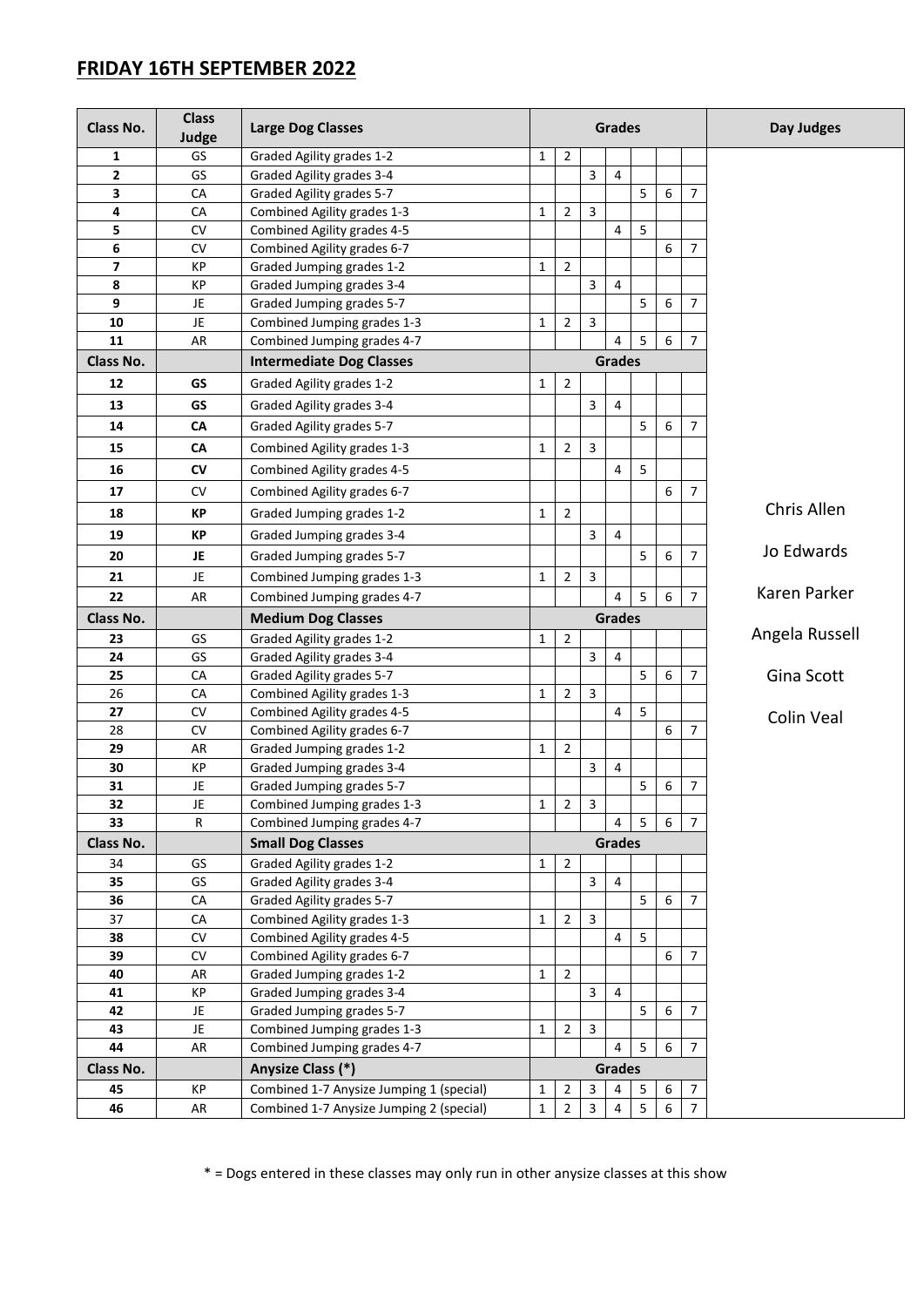### **SATURDAY 17TH SEPTEMBER 2022**

| Class No. | <b>Class Judge</b> | <b>Large Dog Classes</b>                                                 |                                                                                              |                |                | <b>Grades</b>  |                         |                  |                | Day Judges        |  |  |
|-----------|--------------------|--------------------------------------------------------------------------|----------------------------------------------------------------------------------------------|----------------|----------------|----------------|-------------------------|------------------|----------------|-------------------|--|--|
| 47        | <b>CP</b>          | Graded Agility grades 1-3                                                | $\mathbf{1}$                                                                                 | $\overline{2}$ | 3              |                |                         |                  |                |                   |  |  |
| 48        | <b>CP</b>          | Graded Agility grades 4-5                                                |                                                                                              |                |                | 4              | 5                       |                  |                |                   |  |  |
| 49        | JR                 | Graded Agility grades 6-7<br>6<br>$\overline{7}$                         |                                                                                              |                |                |                |                         |                  |                |                   |  |  |
| 50        | JR                 | Combined Agility grades 1-2                                              | $\mathbf{1}$                                                                                 | $\overline{2}$ |                |                |                         |                  |                |                   |  |  |
| 51        | JR                 | Combined Agility grades 3-5                                              |                                                                                              |                | 3              | 4              | 5                       |                  |                |                   |  |  |
| 52        | GМ                 | Combined Agility grades 6-7                                              |                                                                                              |                |                |                |                         | 6                | $\overline{7}$ |                   |  |  |
| 53        | <b>CR</b>          | Graded Jumping grades 1-3                                                | 1                                                                                            | $\overline{2}$ | 3              |                |                         |                  |                |                   |  |  |
| 54        | <b>CR</b>          | Graded Jumping grades 4-5                                                |                                                                                              |                |                | 4              | 5                       |                  |                |                   |  |  |
| 55        | JG                 | Graded Jumping grades 6-7                                                |                                                                                              |                |                |                |                         | 6                | 7              |                   |  |  |
| 56        | JG                 | Combined Jumping grades 1-4                                              | $\mathbf{1}$                                                                                 | $\overline{2}$ | $\overline{3}$ | 4              |                         |                  |                |                   |  |  |
| 57        | DB                 | Combined Jumping grades 5-7                                              |                                                                                              |                |                |                | 5                       | 6                | $\overline{7}$ |                   |  |  |
| Class No. |                    | <b>Intermediate Dog Classes</b>                                          |                                                                                              |                |                | <b>Grades</b>  |                         |                  |                |                   |  |  |
| 58        | СP                 | Graded Agility grades 1-3                                                | $\mathbf{1}$                                                                                 | $\overline{2}$ | 3              |                |                         |                  |                |                   |  |  |
| 59        | СP                 | Graded Agility grades 4-5                                                |                                                                                              |                |                | 4              | 5                       |                  |                |                   |  |  |
| 60        | JR                 | Graded Agility grades 6-7                                                |                                                                                              |                |                |                |                         | 6                | $\overline{7}$ |                   |  |  |
| 61        | JR                 | Combined Agility grades 1-2                                              | $\mathbf{1}$                                                                                 | $\overline{2}$ |                |                |                         |                  |                |                   |  |  |
| 62        | JR                 | Combined Agility grades 3-5                                              |                                                                                              |                | 3              | 4              | 5                       |                  |                | Debbie Broadhurst |  |  |
| 63        | GМ                 | Combined Agility grades 6-7                                              |                                                                                              |                |                |                |                         | 6                | $\overline{7}$ |                   |  |  |
| 64        | <b>CR</b>          | Graded Jumping grades 1-3                                                | 1                                                                                            | 2              | 3              |                |                         |                  |                |                   |  |  |
| 65        | <b>CR</b>          | Graded Jumping grades 4-5                                                |                                                                                              |                |                | 4              | 5                       |                  |                | Jo Gleed          |  |  |
| 66        | JG                 | Graded Jumping grades 6-7                                                |                                                                                              |                |                |                |                         | 6                | $\overline{7}$ |                   |  |  |
| 67        | JG                 | Combined Jumping grades 1-4                                              | 1                                                                                            | 2              | 3              | 4              |                         |                  |                |                   |  |  |
| 68        | DB                 | Combined Jumping grades 5-7                                              |                                                                                              |                |                |                | 5                       | 6                |                | Gary Murphy       |  |  |
| Class No. |                    | <b>Medium Dog Classes</b>                                                |                                                                                              | <b>Grades</b>  |                |                |                         |                  |                |                   |  |  |
|           |                    |                                                                          |                                                                                              |                |                |                |                         |                  |                |                   |  |  |
| 69        | <b>CP</b>          | Graded Agility grades 1-3                                                | 1                                                                                            | $\overline{2}$ | 3              |                | 5                       |                  |                | Cazz Pagett       |  |  |
| 70        | <b>CP</b>          | Graded Agility grades 4-5                                                |                                                                                              |                |                | 4              |                         | 6                | $\overline{7}$ |                   |  |  |
| 71        | JR                 | Graded Agility grades 6-7                                                |                                                                                              |                |                |                |                         |                  |                |                   |  |  |
| 72        | GМ                 | Combined Agility grades 1-2                                              | 1                                                                                            | $\overline{2}$ |                |                |                         |                  |                | Jessica Rapinett  |  |  |
| 73        | JR                 | Combined Agility grades 3-5                                              |                                                                                              |                | 3              | 4              | 5                       |                  |                |                   |  |  |
| 74        | GM                 | Combined Agility grades 6-7                                              |                                                                                              |                |                |                |                         | 6                | $\overline{7}$ |                   |  |  |
| 75        | DB                 | Graded Jumping grades 1-3                                                | $\mathbf{1}$                                                                                 | $\overline{2}$ | 3              | 4              | 5                       |                  |                | Cath Rowlands     |  |  |
| 76        | CR                 | Graded Jumping grades 4-5                                                |                                                                                              |                |                |                |                         |                  | $\overline{7}$ |                   |  |  |
| 77        | JG                 | Graded Jumping grades 6-7                                                |                                                                                              |                | $\overline{3}$ |                |                         | 6                |                |                   |  |  |
| 78<br>79  | JG                 | Combined Jumping grades 1-4                                              | 1                                                                                            | $\overline{2}$ |                | 4              |                         |                  |                |                   |  |  |
|           | DB                 | 5<br>$\overline{7}$<br>6<br>Combined Jumping grades 5-7<br><b>Grades</b> |                                                                                              |                |                |                |                         |                  |                |                   |  |  |
| Class No. |                    | <b>Small Dog Classes</b>                                                 |                                                                                              |                |                |                |                         |                  |                |                   |  |  |
| 80        | СP                 | Graded Agility grades 1-3                                                | 1                                                                                            | $\overline{2}$ | $\mathbf{3}$   |                |                         |                  |                |                   |  |  |
| 81        | <b>CP</b>          | Graded Agility grades 4-5                                                |                                                                                              |                |                | 4              | 5                       |                  |                |                   |  |  |
| 82        | JR                 | Graded Agility grades 6-7                                                |                                                                                              |                |                |                |                         | 6                | $\overline{7}$ |                   |  |  |
| 83        | GM                 | Combined Agility grades 1-2                                              | $\mathbf{1}$                                                                                 | $\overline{2}$ |                |                |                         |                  |                |                   |  |  |
| 84        | JR                 | Combined Agility grades 3-5                                              |                                                                                              |                | 3              | 4              | 5                       |                  |                |                   |  |  |
| 85        | GM                 | Combined Agility grades 6-7                                              |                                                                                              |                |                |                |                         | 6                | $\overline{7}$ |                   |  |  |
| 86        | DB                 | Graded Jumping grades 1-3                                                | $\mathbf{1}$                                                                                 | $\overline{2}$ | 3              |                |                         |                  |                |                   |  |  |
| 87        | <b>CR</b>          | 5<br>Graded Jumping grades 4-5<br>4                                      |                                                                                              |                |                |                |                         |                  |                |                   |  |  |
| 88        | JG                 | Graded Jumping grades 6-7                                                |                                                                                              |                |                |                |                         | 6                | $\overline{7}$ |                   |  |  |
| 89        | JG                 | Combined Jumping grades 1-4                                              | 1                                                                                            | $\overline{2}$ | 3              | $\overline{4}$ |                         |                  |                |                   |  |  |
| 90        | DB                 | Combined Jumping grades 5-7                                              | $\overline{7}$<br>5<br>6                                                                     |                |                |                |                         |                  |                |                   |  |  |
| Class No. |                    | <b>Pairs class</b>                                                       | <b>Grades</b>                                                                                |                |                |                |                         |                  |                |                   |  |  |
| 91        | CP                 | Jewlnick Jump & Twist Pairs (2021/22)                                    | $\overline{2}$<br>$\overline{7}$<br>$\mathbf{1}$<br>$\mathbf{3}$<br>$\overline{4}$<br>5<br>6 |                |                |                |                         |                  |                |                   |  |  |
| Class No. |                    | Anysize Class (*)                                                        |                                                                                              |                |                | Grades         |                         |                  |                |                   |  |  |
| 92        | <b>CR</b>          | Combined 1-7 Anysize Jumping 1 (special)                                 | $\mathbf{1}$                                                                                 | 2              | 3              | 4              | 5                       | 6                | $\overline{7}$ |                   |  |  |
| 93        | DB                 | Combined 1-7 Anysize Jumping 2 (special)                                 | $\mathbf{1}$                                                                                 | $\overline{2}$ | $\mathbf{3}$   | $\overline{4}$ | $\overline{\mathbf{5}}$ | $\boldsymbol{6}$ | $\overline{7}$ |                   |  |  |

\* = Dogs entered in these classes may only run in other anysize classes at this show

**SATURDAY NIGHT!!! - We are very proud to be hosting the 2022 finals of the Jewlnick Jump and Twist Pairs Final on Saturday afternoon/early evening which will be judged by Gary Murphy.**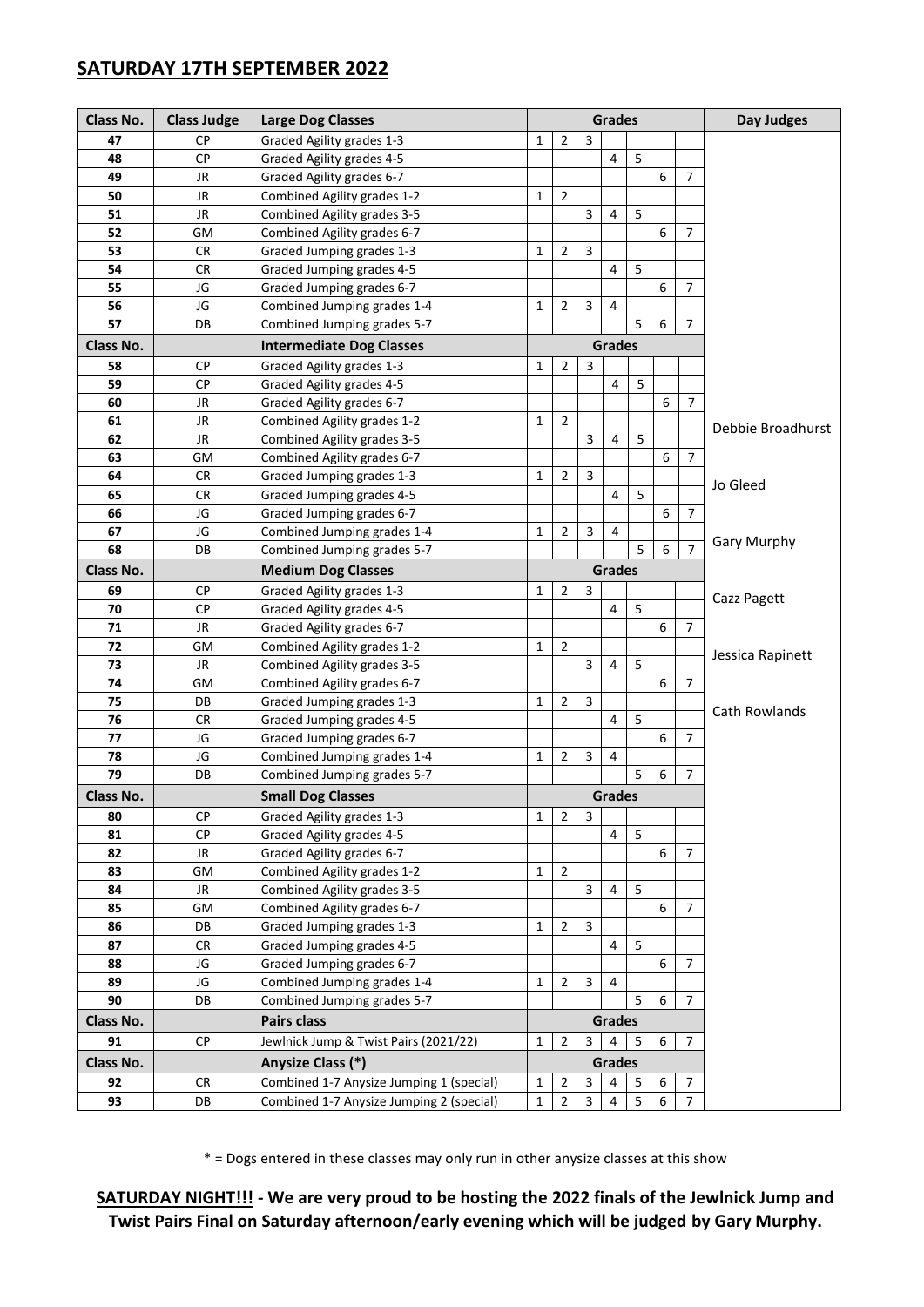### **SUNDAY 18TH SEPTEMBER 2022**

| Class No. | <b>Class</b><br>Judge | <b>Large Dog Classes</b>                                                   | <b>Grades</b>                                                                     |                |   |                |   |            | Day Judges     |                |  |
|-----------|-----------------------|----------------------------------------------------------------------------|-----------------------------------------------------------------------------------|----------------|---|----------------|---|------------|----------------|----------------|--|
| 94        | AF                    | Graded Agility grades 1-2                                                  | $\mathbf{1}$                                                                      | $\overline{2}$ |   |                |   |            |                |                |  |
| 95        | MJ                    | Graded Agility grades 3-5                                                  |                                                                                   |                | 3 | $\overline{4}$ | 5 |            |                |                |  |
| 96        | DG                    | Graded Agility grades 6-7                                                  |                                                                                   |                |   |                |   | 6          | $\overline{7}$ |                |  |
| 97        | DG                    | Combined Agility grades 1-3                                                | $\mathbf 1$                                                                       | $\overline{2}$ | 3 |                |   |            |                |                |  |
| 98        | AF                    | Combined Agility grades 4-7                                                |                                                                                   |                |   | $\overline{4}$ | 5 | 6          | $\overline{7}$ |                |  |
| 99        | JC                    | Graded Jumping grades 1-2                                                  | $\mathbf{1}$                                                                      | $\overline{2}$ |   |                |   |            |                |                |  |
| 100       | JB                    | Graded Jumping grades 3-5                                                  |                                                                                   |                | 3 | 4              | 5 |            |                |                |  |
| 101       | JB                    | Graded Jumping grades 6-7                                                  |                                                                                   |                |   |                |   | 6          | 7              |                |  |
| 102       | MJ                    | Combined Jumping grades 1-3                                                | $\mathbf{1}$                                                                      | $\overline{2}$ | 3 |                |   |            |                |                |  |
| 103       | JC                    | Combined Jumping grades 4-7                                                |                                                                                   |                |   | $\overline{4}$ | 5 | 6          | $\overline{7}$ |                |  |
| 104       | ES                    | Tom Greening Memorial Steeplechase Combined<br>Grades 1-7 (special)        | $\mathbf{1}$                                                                      | $\overline{2}$ | 3 | 4              | 5 | 6          | 7              |                |  |
| Class No. |                       | <b>Intermediate Dog Classes</b>                                            |                                                                                   |                |   | <b>Grades</b>  |   |            |                |                |  |
| 105       | AF                    | Graded Agility grades 1-2                                                  | $\mathbf{1}$                                                                      | $\overline{2}$ |   |                |   |            |                |                |  |
| 106       | MJ                    | Graded Agility grades 3-5                                                  |                                                                                   |                | 3 | 4              | 5 |            |                |                |  |
| 107       | DG                    | Graded Agility grades 6-7                                                  |                                                                                   |                |   |                |   | 6          | $\overline{7}$ |                |  |
| 108       | DG                    | Combined Agility grades 1-3                                                | $\mathbf{1}$                                                                      | $\overline{2}$ | 3 |                |   |            |                |                |  |
| 109       | AF                    | Combined Agility grades 4-7                                                |                                                                                   |                |   | $\overline{4}$ | 5 | 6          | $\overline{7}$ |                |  |
| 110       | JC                    | Graded Jumping grades 1-2                                                  | $\mathbf{1}$                                                                      | $\overline{2}$ |   |                |   |            |                | Jennifer Barr  |  |
| 111       | JB                    | Graded Jumping grades 3-5                                                  |                                                                                   |                | 3 | $\overline{4}$ | 5 |            |                |                |  |
| 112       | JB                    | Graded Jumping grades 6-7                                                  |                                                                                   |                |   |                |   | 6          | $\overline{7}$ |                |  |
| 113       | MJ                    | Combined Jumping grades 1-3                                                | $\mathbf{1}$                                                                      | $\overline{2}$ | 3 |                |   |            |                | Jemma Cain     |  |
| 114       | JC                    | Combined Jumping grades 4-7                                                |                                                                                   |                |   | 4              | 5 | 6          | $\overline{7}$ |                |  |
| 115       | ES                    | Tom Greening Memorial Steeplechase Combined<br>Grades 1-7 (special)        | $\mathbf{1}$                                                                      | $\overline{2}$ | 3 | 4              | 5 | 6          | $\overline{7}$ |                |  |
| Class No. |                       | <b>Medium Dog Classes</b>                                                  |                                                                                   | <b>Grades</b>  |   |                |   | Alan Flynn |                |                |  |
| 116       | AF                    | Graded Agility grades 1-2                                                  | $\mathbf{1}$                                                                      | $\overline{2}$ |   |                |   |            |                |                |  |
| 117       | MJ                    | Graded Agility grades 3-5                                                  |                                                                                   |                | 3 | 4              | 5 |            |                |                |  |
| 118       | DG                    | Graded Agility grades 6-7                                                  |                                                                                   |                |   |                |   | 6          | 7              |                |  |
| 119       | DG                    | Combined Agility grades 1-3                                                |                                                                                   | $\overline{2}$ | 3 |                |   |            |                | Darryl Goddard |  |
| 120       | AF                    | Combined Agility grades 4-7                                                |                                                                                   |                |   | 4              | 5 | 6          | 7              |                |  |
| 121       | JC                    | Graded Jumping grades 1-2                                                  |                                                                                   | 2              |   |                |   |            |                |                |  |
| 122       | JB                    | Graded Jumping grades 3-5                                                  |                                                                                   |                | 3 | 4              | 5 |            |                | Malcolm Jones  |  |
| 123       | JB                    | Graded Jumping grades 6-7                                                  |                                                                                   |                |   |                |   | 6          | $\overline{7}$ |                |  |
| 124       | MJ                    | Combined Jumping grades 1-3                                                | $\mathbf{1}$                                                                      | 2              | 3 |                |   |            |                |                |  |
| 125       | JC                    | Combined Jumping grades 4-7                                                |                                                                                   |                |   | $\overline{4}$ | 5 | 6          | 7              |                |  |
| 126       | ES                    | Tom Greening Memorial Steeplechase Combined<br>Grades 1-7 (special)        | $\mathbf{1}$                                                                      | $\overline{2}$ | 3 | 4              | 5 | 6          | $\overline{7}$ | Emma Sadler    |  |
| Class No. |                       | <b>Small Dog Classes</b>                                                   |                                                                                   | <b>Grades</b>  |   |                |   |            |                |                |  |
| 127       | AF                    | Graded Agility grades 1-2                                                  | $\mathbf{1}$                                                                      | $\overline{2}$ |   |                |   |            |                |                |  |
| 128       | MJ                    | Graded Agility grades 3-5                                                  |                                                                                   |                | 3 | $\overline{4}$ | 5 |            |                |                |  |
| 129       | DG                    | Graded Agility grades 6-7                                                  |                                                                                   |                |   |                |   | 6          | $\overline{7}$ |                |  |
| 130       | DG                    | Combined Agility grades 1-3                                                | $\mathbf 1$                                                                       | $\overline{2}$ | 3 |                |   |            |                |                |  |
| 131       | AF                    | Combined Agility grades 4-7                                                |                                                                                   |                |   | 4              | 5 | 6          | $\overline{7}$ |                |  |
| 132       | JC                    | Graded Jumping grades 1-2                                                  | $\mathbf{1}$                                                                      | $\overline{2}$ |   |                |   |            |                |                |  |
| 133       | JB                    | Graded Jumping grades 3-5                                                  | 3<br>$\overline{4}$<br>5                                                          |                |   |                |   |            |                |                |  |
| 134       | JB                    | Graded Jumping grades 6-7                                                  |                                                                                   |                |   |                |   | 6          | $\overline{7}$ |                |  |
| 135       | MJ                    | Combined Jumping grades 1-3                                                |                                                                                   | $\overline{2}$ | 3 |                |   |            |                |                |  |
| 136       | JC                    | Combined Jumping grades 4-7                                                |                                                                                   |                |   | $\overline{4}$ | 5 | 6          | $\overline{7}$ |                |  |
| 137       | ES.                   | Tom Greening Memorial Steeplechase Combined                                | $\mathbf{1}$                                                                      | 2              | 3 | 4              | 5 | 6          | 7              |                |  |
| Class No. |                       | Grades 1-7 (special)<br>Pairs class                                        | <b>Grades</b>                                                                     |                |   |                |   |            |                |                |  |
| 138       | DG                    | Jewlnick Jump & Twist Pairs (2022/23)                                      | $\overline{3}$<br>$\overline{2}$<br>$\mathbf{1}$<br>4<br>5<br>6<br>$\overline{7}$ |                |   |                |   |            |                |                |  |
| Class No. |                       | Anysize Class (*)                                                          |                                                                                   |                |   | <b>Grades</b>  |   |            |                |                |  |
| 139       | JB                    | Combined 1-7 Anysize Jumping (special)                                     | $\mathbf{1}$                                                                      | $\overline{2}$ | 3 | 4              | 5 | 6          | $\overline{7}$ |                |  |
| 140       | ES                    | Tom Greening "Well Done Trophy" Anysize<br>Steeplechase Combined G1-7 (sp) | $\mathbf{1}$                                                                      | $\overline{2}$ | 3 | 4              | 5 | 6          | $\overline{7}$ |                |  |

\* = Dogs entered in these classes may only run in other anysize classes at this show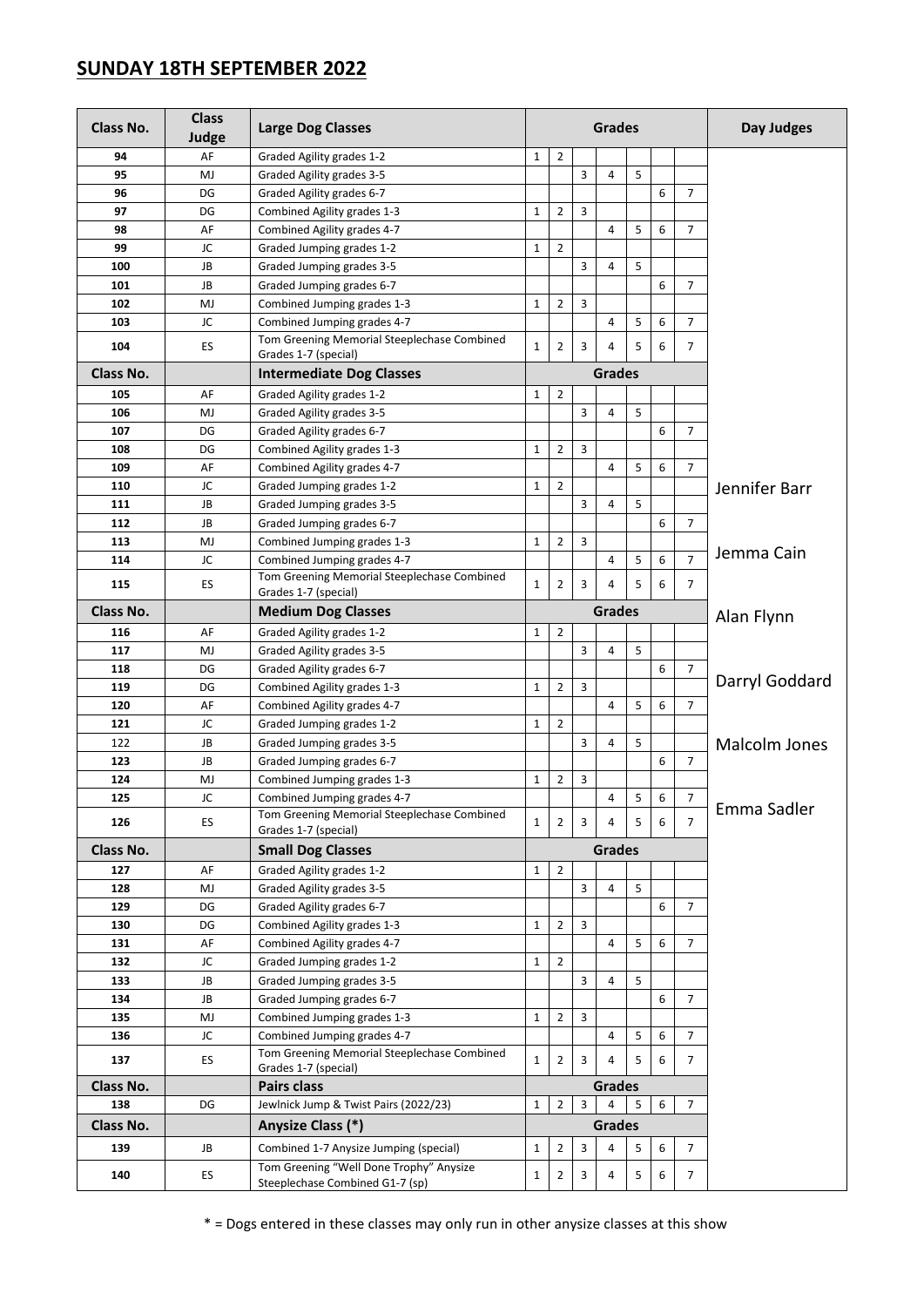#### **Please note: the judges named against all classes are provisional and may be altered once numbers of entries are confirmed. Confirmation of judges will be on the ring plan which will be sent out with running orders. Further judges will be appointed where necessary. Reserve judges may be used where required.**

#### **RULES AND REGULATIONS**

1. Dogs entered at Kennel Club licensed Agility Shows must be registered at the Kennel Club in accordance with Kennel Club Regulations for Classification and Registration B. or else registration or transfer of registration must have been applied for. The registration number/Authority to Compete (ATC) number will be required for each entry.

2. All dogs registered and resident outside of the UK must be issued with a Kennel Club Authority to compete (ATC) number before the entry to the show/event can be made. All overseas entries without a Kennel Club Registration number or Authority to compete number will be returned to the exhibitor / competitor. 3. Entry fees: £4.25 per dog per class (Pairs £8.50). £2.00 per dog per class for helping Southam DTC members. Camping fees: £40.00 per pitch.

4. No Prize Money is on offer.

5. Entries must be made on the official form or a photocopy thereof. Internet entries will be accepted via ASO www.agilityshows.online

6. The Committee reserves the right to refuse entries.

7. Only dogs of 18 calendar months of age and over on the day of competition are eligible for competition at Kennel Club licensed Agility Shows.

8. Not for competition, entries will be accepted for dogs aged four months and over. Dogs must be Kennel Club registered with their details recorded on the entry form.

9. A dog must not compete in the same class more than once, including special classes.

10. No bitch in season is allowed to compete.

11. The mating of bitches within the precincts of the competition is forbidden.

12. No person shall carry out punitive correction or harsh handling of a dog at any time within the boundaries of the Show.

13. Dogs must not wear any type of slip, half slip collar or lead when under test. A single flat, close fitting leather or webbing collar is permitted providing the only attachment is a plain identification panel as an integral part of the collar i.e. not attached by a ring.

14. Should a judge be unable to fulfil the appointment to judge the Committee reserves the right to appoint another judge.

15. No competitor shall impugn the decision of the judge or judges.

16. Kennel Club standard marking regulations apply for all standard classes.

17. The height of hurdles for Anysize classes will be 400mm, 300mm and 200mm (handler's choice).

18. Height limit for dogs:

a. Large Dog classes - For dogs measuring over 500mm at the withers.

b. Intermediate Dog classes - For dogs measuring over 430mm and measuring 500mm or under at the withers.

c. Medium Dog classes - For dogs measuring over 350mm and measuring 430mm or under at the withers.

d. Small Dogs classes - For dogs measuring 350mm or under at the withers

19. Judges at an Agility Show may not enter for competition a dog, which is recorded in their ownership or part ownership; or handle a dog at the Show at which they are judging. Dogs will be disqualified if proved to have been handled in the class by the scheduled judge's spouse or immediate family, or resident at the same address as the scheduled judge.

20. Removal of dogs from Competition. Following discussion between the show management and/or a veterinary surgeon, a dog shall be prevented from competing and/or removed from the Show if it is:

a) A bitch, which is in season.

b) Suffering from any infectious diseases or contagious disease.

c) Interfering with the safety or chance of winning of an opponent.

d) Of such temperament or so much out of control as to be a danger to the safety of any person or other animal.

e) Likely to cause suffering to the dog if it continues competing.

The circumstances of such a removal shall be recorded in the competition/show Incident Book and submitted to the Kennel Club.

21. In estimating the number of awards won, all wins up to and including 25 days before the start of the competition, i.e. 22/08/21, shall be counted when entering any class. For these purposes a competition shall be defined as all classes covered within the same schedule. In the event that a dog becomes eligible for the next grade at a particular show, after the entry for that show has been sent, it is the competitor's responsibility to notify the show secretary at least 14 days before the date of the show (02/09/2021). The dog will then be moved into the appropriate class(es) for the next grade. The dog must be moved into the corresponding number of classes as were entered at the lower grade. If there are fewer, or no classes available for the next grade the competitor will be offered a refund of the relevant entry fees.

22. Should circumstances so dictate the Society, in consultation with the Judges may alter arrangements as necessary. Such changes and the circumstances surrounding them must be reported to the Kennel Club.

23. In the event that the show is cancelled due to unforeseen circumstances, the club/society will refund fees, less reasonably incurred expenses. If the show processor has the provisions to do so, competitors will be refunded in the manner in which they had entered the show, but in any event the society will refund fees within 3 months of the show date to all those who had entered and requested a refund within 1 month of the show date. In case of cancellation of the show within seven days of the show date, notification will be sent to the relevant websites and posted on applicable facebook groups where possible. It will be the competitors responsibility to check with these services if continuation of the show is in doubt.

24. Except for mobility aids, nothing shall be carried in the hand while the dog is under test and food shall not be given to a dog whilst in the ring. Competitors are prohibited from wearing bags or leads whilst under test.

25. Should the judge deem a re-run is required, any result and/or faults gained in the previous run must be discounted.

26. Separate entry forms must be completed by each competitor and must be signed by the competitor or his authorised agent in accordance with provisions specified thereon. Entry forms must be accompanied with the appropriate fees.

27. Passes are not required to gain entry to the show/showground.

28. No dogs suffering from infectious or contagious disease or having been exposed to such disease during 21 days prior to the competition may compete. Competitors infringing the Regulation will be liable to be fined and /or dealt with under the Kennel Club Rule A42.

29. It is the competitor's responsibility to be available for their class and running order. Competitors must run as close to their running order as possible. Failure to do so may be reported to the Kennel Club. In Championship classes competitors must run in exact running order specified in the Regulations.

30. Animals in Event - No animal other than one officially entered shall be brought into the precincts of the event during its continuance, except any dogs registered to assist the disabled, or dogs required for educational or instructional purposes or by permission of the Board. However, at the discretion of the show society, a dog brought to the show by a spectator may be admitted into the precincts of the dog show, with the proviso that those in charge of the dog sign a declaration confirming the dog is free from disease and that the dog will be kept under proper control at all times.

31. A pay on the day class may be held if time and weather permits.

32. A practice ring may be available to dogs entered for competition at the show if time and space allows. To be supervised by a responsible adult with agility knowledge.

33. Welfare of Dogs - An exhibitor (or competitor) whose dog is entered at a Kennel Club licensed event should take all reasonable steps to ensure the needs of their dog(s) are met, and should not knowingly put their dogs' health and welfare at risk by any action, default, omission or otherwise. A breach of this Regulation may be referred to the Board for disciplinary action under Kennel Club Rules and Regulations. The use of pinch collars, electronic shock collars, or prong collars, is not permitted at any Agility show licensed by the Kennel Club. This shall apply at the venue and within the precincts of the show.

34. All dogs entered at this show are at the owner's risk. Whilst every care will be taken, the Committee and Organisers will not accept responsibility for loss, damage or injury, however caused to persons, dogs or property at the show.

35. Overpaid entries will NOT be refunded.

36. Strictly NO refunds after the closing date.

37. Camping: Spaces will be allocated and adjoining pitches may not be joined. Units must be placed as per the map that will be provided or as directed via show officials.

38. Maximum of 3 dogs off-lead per adult in the exercise area.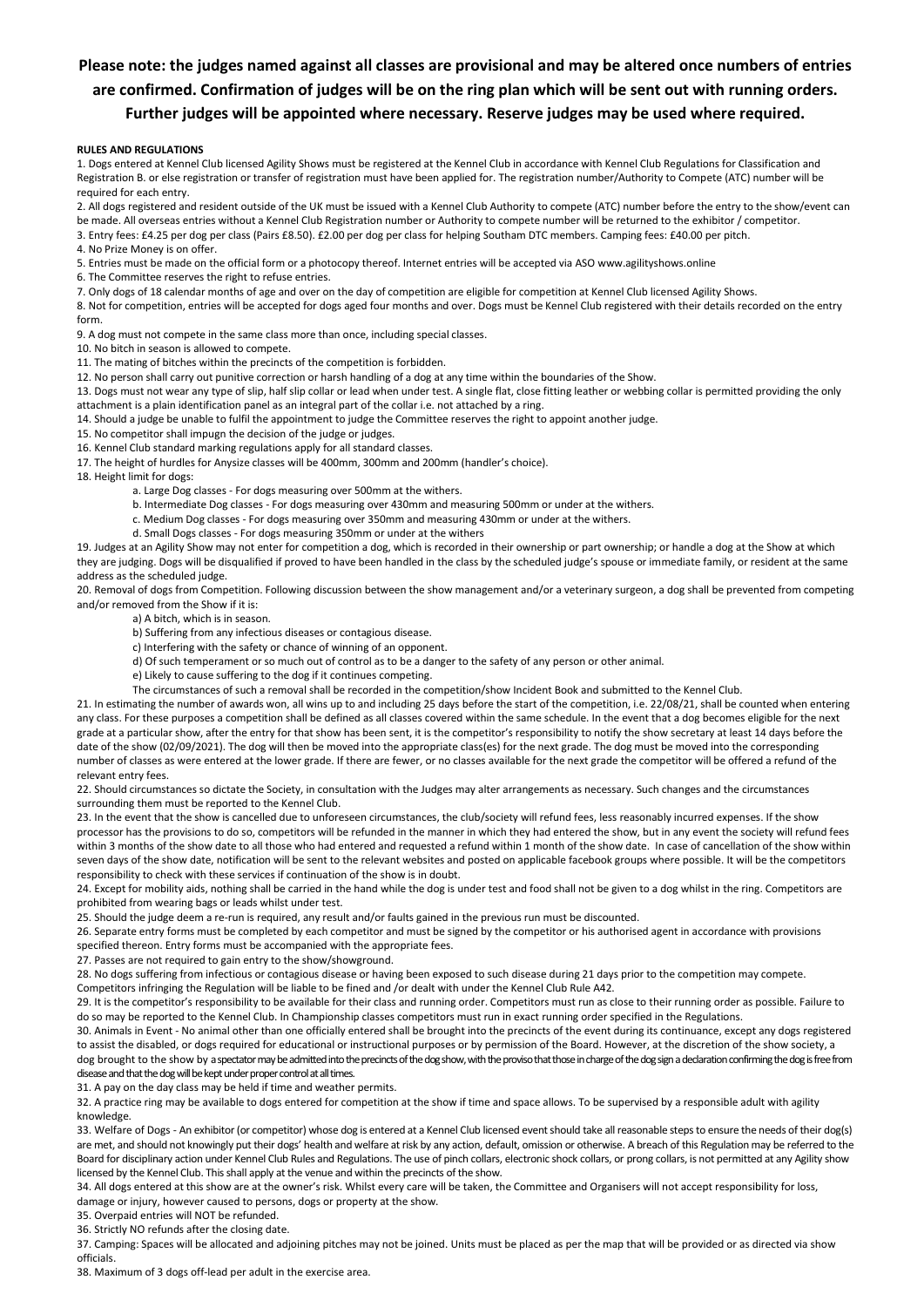39. Anyone found not picking up after their dogs will be asked to leave the venue immediately.

40. No selling of goods on the show venue without prior permission.

41. A charge of £10.00 will be made for any returned / unpaid cheques.

42. Dog Agility is a competitive and physically strenuous activity. It is the responsibility of the owner / handler to ensure their dog is 'fit for function' and that they themselves are fit to take part. By signing the entry form you confirm that to the best of your knowledge your dog is fit and able to take part in Agility classes on the day of the show.

43. If you enter the show by paper entry form and choose to download your ring cards you are agreeing for the information on them to be publicly viewable online. The show organisers or their authorised agents may make results from this show publicly available and share results with third parties for the same purpose. 44. Children under the age of 11 are the responsibility of and must be accompanied at all times by a parent or guardian including when competing.

#### **ELIGIBILITY FOR CLASSES**

In the following definitions of classes First Prizes or other prize wins are those gained in standard classes at any Kennel Club licensed Championship Agility, Premier Agility, Open Agility or Limited Agility Shows (i.e. special classes and invitational events excepted). Only a first place with a clear round completed within the course time set by the judge will count towards grade progression.

Standard classes may be scheduled for Agility Shows, as Agility classes or Jumping classes. All standard classes must contain the Weaving Poles obstacle. Standard Agility classes must contain the following elements: "A Ramp", Dog Walk and See-Saw. With this proviso classes are defined as follows:-

A maximum of four standard classes may be scheduled for any dog on an individual day of competition. Any number of special classes may be scheduled. Class Structure. A Class may either be held as a Graded Class or a Combined Class. A Graded Class may be scheduled for a maximum of three consecutive Grades with separate results and awards issued for each grade. A Combined Class may be scheduled for more than one consecutive grade with one overall set of results. Progression. Progression from each Grade will be determined by the eligibility for the class as referenced in H(1)(A)11. Results from Combined Classes will only count towards progression from the dog's current grade.

To count for progression wins must be gained in standard classes at Kennel Club Licensed Agility Shows.

Only a first place with a clear round completed within the course time set by the judge will count towards grade progression.

Competitors will be allowed to walk the course set at Small, Medium, Intermediate or Large height without their dog(s) before the class begins.

Points Progression. At the handler's discretion a dog may progress up to Grade 4 by winning 100 points at each grade, using the Agility Warrant points scheme (Regulation K3.c refers). A minimum of 50 points must be gained in agility (not jumping) classes in the relevant grade. If this method of progression is selected, the handler must ensure the Show Secretary signs the dog's Agility Record Book at the first show entered at the higher grade. There is no time limit on this progression, however once a dog has progressed, it cannot return to a previous grade. Progression on points must be done prior to the closing date of entries. It is not possible to change a grade on points once entries have closed.

#### STANDARD CLASSES

Only first prizes and points gained in standard classes at Kennel Club licensed Agility Shows may be used for progression through the classes. (A dog is only eligible for one grade). In defining the eligibility of the owner or handler for Grade 1, the two wins and points progression referred to in the definition apply only to one dog and not an accumulation of dogs.

Grade 1 - Open to owners, handlers or dogs which have not gained a minimum of two first places at Grade 1 at Kennel Club Licensed Agility Shows, at least one of which must have been gained in an agility (not jumping) class. N.B Owners, handlers or dogs previously qualified out of Grade 1 are not eligible for this class.

Grade 2 - Open to dogs which are not eligible for Grade 1 or have elected to progress on points from Grade 1 and are not eligible for Grades 3, 4, 5, 6, or 7.

Grade 3 - Open to dogs which have gained a minimum of two first places at Grade 2 at Kennel Club Licensed Agility Shows, one of which must have been gained in an agility (not jumping) class, or have elected to progress on points from Grade 2 and are not eligible for Grades 2, 4, 5, 6 or 7.

Grade 4 - Open to dogs which have gained a minimum of three first places at Grade 3 at Kennel Club Licensed Agility Shows, two of which must have been gained in agility (not jumping classes), or have elected to progress on points from Grade 3 and are not eligible for Grades 2, 3, 5, 6 or 7 .

Grade 5 - Open to dogs which have gained a minimum of four first places at Grade 4 at Kennel Club Licensed Agility Shows, two of which must have been gained in agility (not jumping) classes, and are not eligible for Grades 2, 3, 4, 6 or 7

Grade 6 - Open to dogs which have gained a minimum of four first places at Grade 5 at Kennel Club Licensed Agility Shows, two of which must have been gained in agility (not jumping) classes, and are not eligible for Grades 2, 3, 4, 5 or 7.

Grade 7 - Open to dogs which have gained a minimum of five first places at Grade 6 at Kennel Club Licensed Agility Shows, three of which must have been gained in agility (not jumping) classes, and are not eligible for Grades 2, 3, 4, 5 or 6.

SPECIAL CLASSES - Societies may schedule classes other than those defined above as "Special classes". The eligibility for "Special" classes must be defined by the Society and included in the schedule. The word "Special" must be included in the title of the class. Where special classes are classified for older and/or inexperienced dogs, the height of the hurdles, the A-ramp, and the dog walk, and the length of the long jump, may be reduced below the dimensions specified in these regulations, in which case such dimensions must be included in the class definition in the show schedule.

Marking for special classes may deviate from marking for standard classes, but must be specified in the schedule. Wins, places and clear rounds in special classes will not count towards agility warrant points or grade progression at Kennel Club shows.

#### **Any Size Classes**

Open to all dogs not entered in any other classes over the weekend. Jumps will be set at 400mm, 300mm and 200mm. Please enter the height you would like to compete at. These classes will not include weaves, long jump or a tyre and should be a simple flowing course design. The course time will be 60 seconds. All heights of dogs will compete against each other over the same course at the dog's applicable jump height with one set of awards.

#### **Steeplechase (all heights, excluding Anysize)**

A fast, flowing jumping course with no contact equipment, weaves or tyre. It may include a long jump but course design should be open and flowing.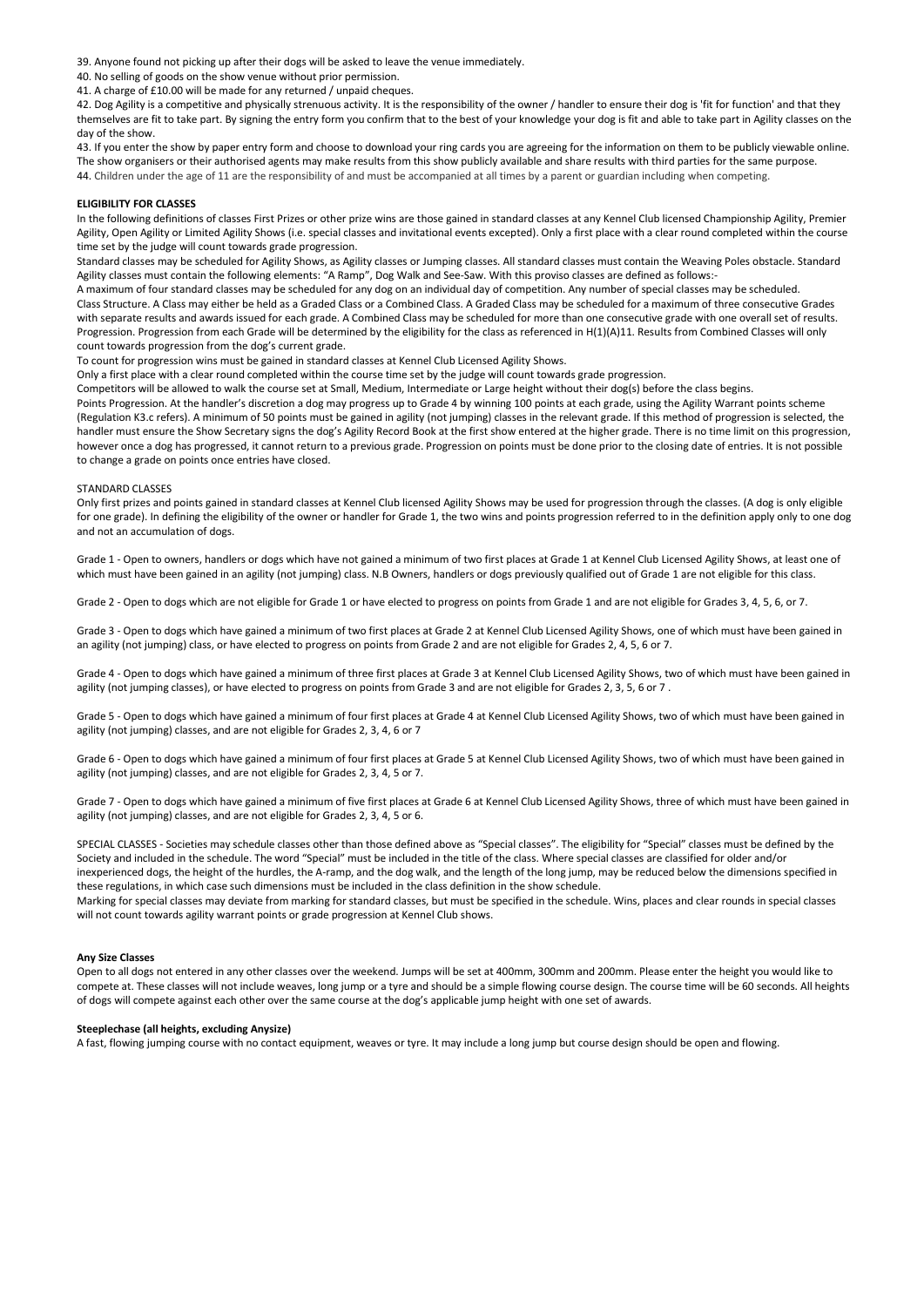#### **Dogs in Vehicles on Hot Days**

Your dog is vulnerable and at risk during hot weather. The Kennel Club offers the following guidance to help guide you through the do's and don'ts travelling to, and whilst at, KC licensed events.

When travelling to a show please take a moment to consider whether the route to the show is on a busy holiday route and leave earlier to avoid increased time in traffic jams.

- If your vehicle is not air-conditioned seriously consider whether travelling to the show is a good idea at all.
- The vehicle should be as fully ventilated as possible, and plenty of stops should be taken, with lots of water available to drink.
- Ensure your dog is not sitting in full sunlight. There should be plenty of free flowing air around the dog.
- When at the show, never leave your dog in an enclosed vehicle.
- Keep the dog in the shade take your own shade. For example a large umbrella and sheets, and always have plenty of water available to drink so your dog stays well hydrated.

Avoid your dog taking part in unnecessary exertion, or from standing in exposed sunlight for extended lengths of time. Remember, if you feel hot your dog is very likely to feel much hotter and dehydrated, and this could lead to dire results. Please look after your dog's welfare.

#### **WARNING: IF YOUR DOG IS FOUND TO BE AT RISK, FORCIBLE ENTRY TO YOUR VEHICLE MAY BE NECESSARY WITHOUT LIABILITY FOR ANY DAMAGE CAUSED**

---------------------------------------------------------------------------------------------------------------------------------------

## **Jewlnick Jump and Twist Pairs Rules 2022**

- 1) This class is open to pairs of the same height, grades 1-7. It is open to Small, Medium, Intermediate and Large dogs.
- 2) It is a combined class with one set of awards.
- 3) One dog will complete an agility course and the other dog a jumping course.
- 4) The judge will decide which course will be run first.
- 5) The agility course shall consist of 15 obstacles and must include three contacts (they do not have to be three different pieces of agility equipment) and the dog must complete twelve weaves.
- 6) The jumping course shall consist of fifteen obstacles, one of which must be twelve weaves.
- 7) There will be a baton exchange. A faulty baton exchange will incur 20 faults.
- 8) If someone loses their pairs partner then may run with another partner provided the dog is entered in the show and in the pairs class.
- 9) Marking will be standard. However, should either dog be eliminated, the whole pair will be eliminated.
- 10) The first FOUR pairs will qualify for the final. Only the original handlers and dogs may compete in the final, there can be no substitutions.
- 11) Once a pair has qualified they may enter other heats for competition but the place in the final will be awarded to the next highest placed pair who have not already qualified.
- 12) The final will be held at Southam Agility Show September 2022

The sponsors will provide  $1<sup>st</sup>$  place trophies and rosettes to  $5<sup>th</sup>$  place.

With thanks as always to our generous sponsors Julie and Nick at Jewlnick leather for their continued support, putting the fun into agility with this exciting qualifier.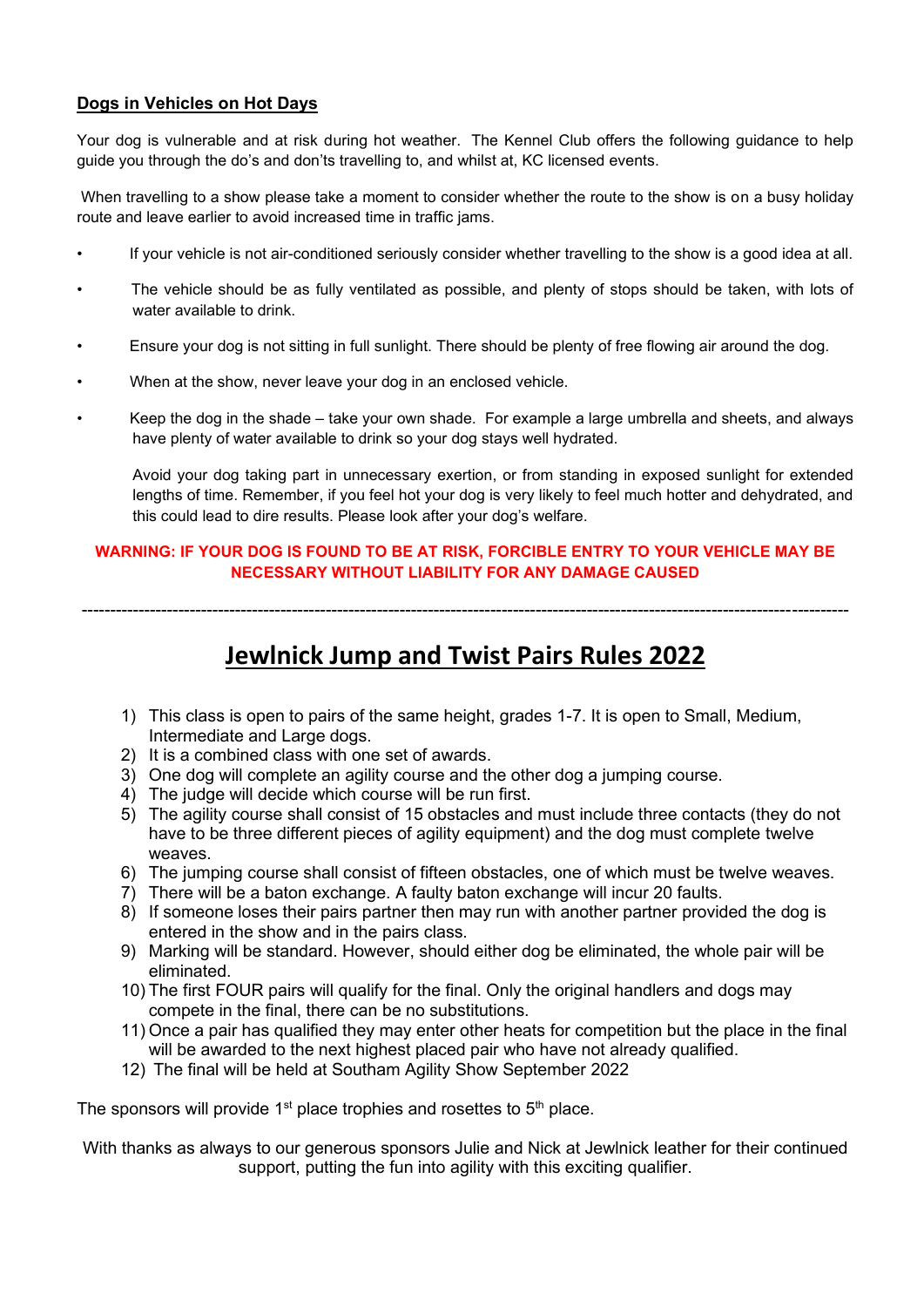# The Tom Greening Memorial Steeplechase

--------------------------------------------------------------------------------------------------------------------------------------------------------

A Special Class in memory of a Very Special Man

This class to open to dogs of all heights and all grades, except those competing in the Anysize class. The course will remain the same for all grades. There will be a first place trophy and placed rosettes to 10% in each height. In addition there will be a perpetual trophy for the overall winner.

### **The Tom Greening "Well Done Trophy" Anysize Steeplechase**

The "Well Done Trophy" was so named due to Tom's positive judging style. This class is open to any dog competing in the anysize classes. There will be a first place trophy and placed rosettes to 10% in each height. In addition there will be a perpetual trophy for the overall winner.

--------------------------------------------------------------------------------------------------------------------------------------------------------

-----

### **Camping**

Camping will be available from Thursday 15<sup>th</sup> September from 3.00pm at £40.00 per unit.

#### **Please do not arrive early as we cannot guarantee access to the venue**.

#### PLEASE INFORM US IF YOU WILL ARRIVE AFTER 8PM – YOU MAY BE REQUIRED TO PARK AT THE END OF THE CAMPING AREA TO BE SITED IN THE MORNING.

There will be no facility for filling of onboard water tanks on site. All units must have a fire extinguisher or a bucket of water available at all times Generators must not be left running unsupervised and may not be used between 7pm and 9am

**Please note:** Catering will be available from Friday Morning only

### **AWARDS**

**TROPHIES: up to 25 dogs in the class: 1 st place 26 – 50 dogs: 1 st and 2nd places over 51 dogs; 1 st, 2nd and 3rd places**

#### **ROSETTES: 10% in all classes, clear round rosettes available Elimination biscuits, special first clear round rosettes and goody bags will be back again this year!**

A special thanks to all our judges, ring managers, sponsors, helpers, members and competitors. Without you all, our show wouldn't run. And remember… **HAVE FUN !!!**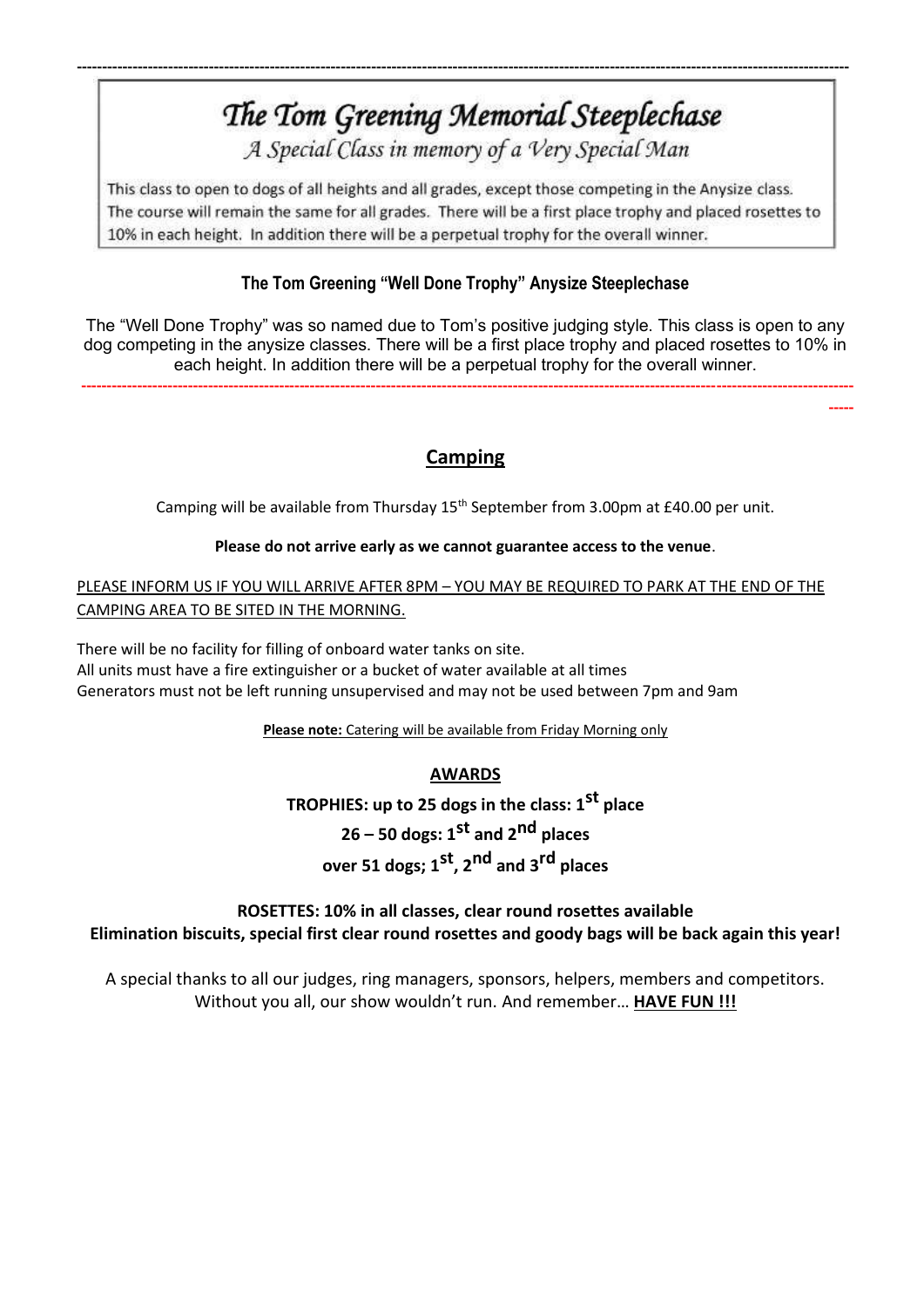### **Directions to the venue**

**Onley Grounds Equestrian Complex Onley Grounds Farm Willoughby Rugby Warwickshire CV23 8AJ** 

#### **Telephone: 01788 817 724**

**DO NOT FOLLOW SATNAVs – AND THE DRIVE TO THE VENUE IS LONG… VERY, VERY LONG… BOTH TO THE BUILDINGS AND CONTINUING DOWN THROUGH THE FIELDS TO THE VENUE… DO NOT PANIC !**

From M1 (Coming from the North)

- Come off of the motorway at Junction 18. At the roundabout turn towards DIRFT
- Next roundabout turn left
- Next roundabout go straight over (Eddie Stobart on your left)
- Next roundabout turn left onto A5.
- Follow this road up into KILSBY (nb adhere to the 30 mph SPEED CAMERAS!)
- At the roundabout follow the A361 (to the right) through Kilsby.
- Once out of the village go over the M45 bridge, then take 1st RIGHT signed to BARBY.
- Follow this road to the crossroads, go straight over towards the A45. (Watch out for the bridge over the canal. Narrow)
- At the A45 turn RIGHT. Go along here, you will pass the sign for Onley Prison on your right. Afterwards...
- Look out for green sign on the right which says FARM ACCESS, take that right turn by some barn conversions.
- Follow the driveway about 1 mile up to the farm, at the top turn left into the yard and follow signs to Agility field LONG DRIVE!

From M1 (Coming from the South)

- Leave the M1 at junction 17 onto the M45
- At the end of the M45 go round the roundabout and back onto the M45. The exit junction can only be accessed southbound
- Leave the M45 at the first exit, signed A45
- Turn right at the exit roundabout onto the A45.
- Immediately after the Grandborough turning to the right, turn left by the barn conversions
- Follow the driveway about 1 mile up to the farm, at the top turn left into the yard and follow signs to Agility field LONG DRIVE!

#### From M4

- Leave the M4 at junction 13 onto the A34 north (Oxford)
- Eventually, join the M40 (junction 9) to go north (first exit off of the A34/M40 roundabout)
- Leave the M40 at junction 11 (Banbury), (travel towards Banbury)
- At the Tesco roundabout, turn right onto the A423 (Southam)
- On the outskirts of Southam, turn right onto the A426 (Rugby and Dunchurch)
- In Dunchurch, at the traffic lights, turn right onto the A45
- Immediately after the Grandborough turning to the right, turn left by the barn conversions
- Follow the driveway about 1 mile up to the farm, at the top turn left into the yard and follow signs to Agility field LONG DRIVE!

#### From M5

- Leave the M5 at junction 9 onto the A46 eastbound (Ashchurch, Evesham, Stratford). Be aware of your speed numerous fixed and mobile speed cameras!
- Numerous roundabouts, but stay on the A46
- Eventually (on the Kenilworth Bypass), exit onto the A45 towards Coventry Airport, Ryton, Rugby (again, be aware of your speed, numerous fixed and mobile speed cameras)
- Join the M45 (DO NOT GO THROUGH DUNCHURCH!)
- Take the first exit off of the M45 onto the A45, and at the exit roundabout, turn right onto the A45
- Immediately after the Grandborough turning to the right, turn left by the barn conversions
- Follow the driveway about 1 mile up to the farm, at the top turn left into the yard and follow signs to Agility field LONG DRIVE!

#### **At the Venue – Please follow signs past the buildings and onto the track along the fields to the venue - It will be further than you can ever imagine!**

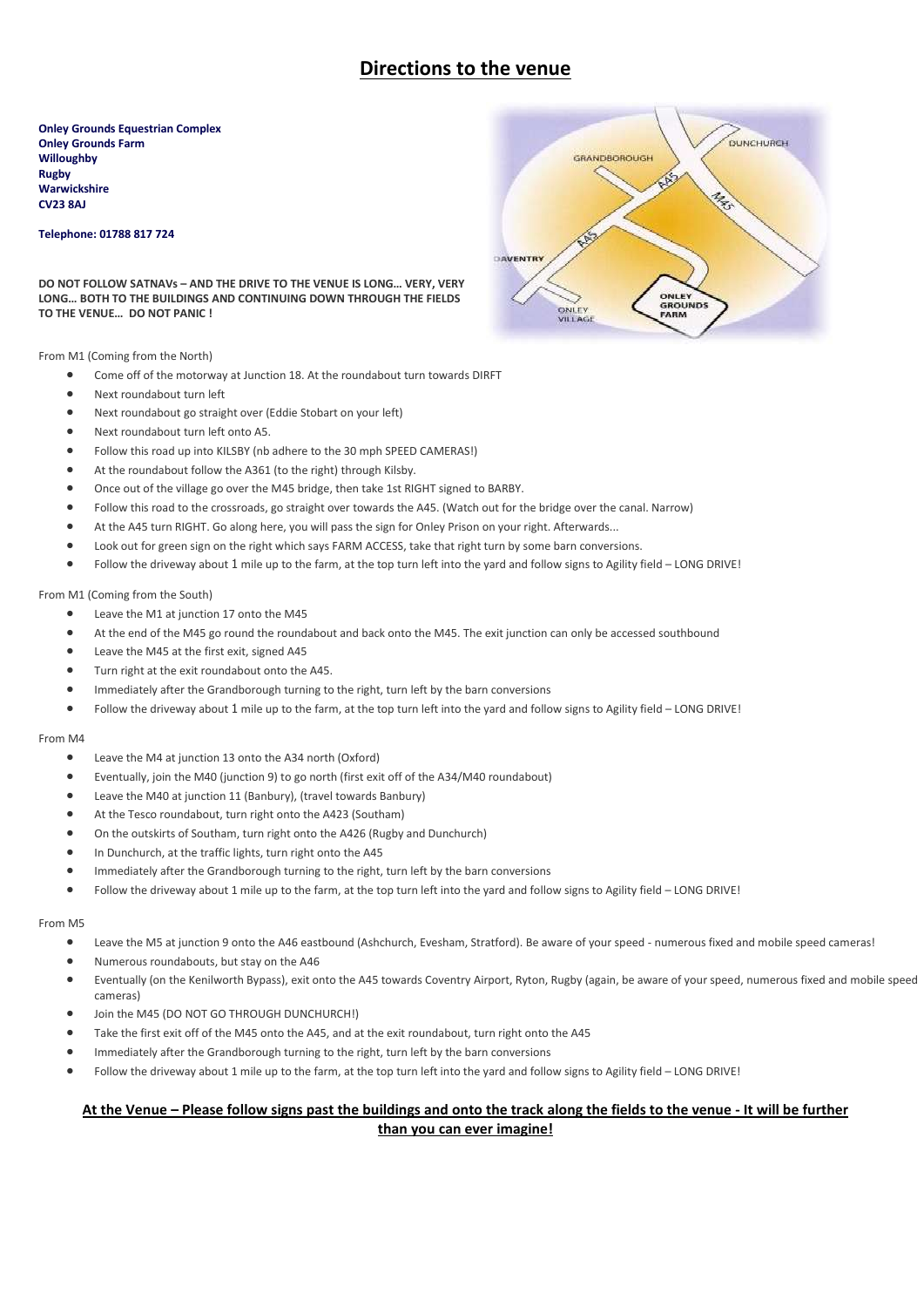| Southam DTC Show on 16 <sup>th</sup> , 17 <sup>th</sup> & 18 <sup>th</sup> September 2022<br><b>Send Entries and Fees to:</b><br>Southam DTC<br>At Onley Grounds Equestrian Complex, Willoughby, Rugby.<br>C/o ASO, Parkview, Brinklow Road, Easenhall,<br>Closing Date: 15th August 2022 (postmark)<br>Rugby, Warks, CV23 OJD |  |
|--------------------------------------------------------------------------------------------------------------------------------------------------------------------------------------------------------------------------------------------------------------------------------------------------------------------------------|--|
|--------------------------------------------------------------------------------------------------------------------------------------------------------------------------------------------------------------------------------------------------------------------------------------------------------------------------------|--|

This form must be used by one person only (or partnership). Writing MUST BEIN INK OR INDELIBLE PENCIL. Use one line only for each dog. The name of the dog and all details as recorded with the Kennel Club must be given on t Committee of The Kennel Club. All dogs must be REGISTERED at The Kennel Club in the name of the owner. If the registration or transfer of ownership has not been confirmed it must be applied for before the closing date of e required by The Kennel Club. Dogs under 18 months of age on the day of competition cannot be entered for competition. On no account will entries be accepted without fees. If a dog is in the process of Registration or Trans after its name. Please put classes in numerical order and USE BLOCK CAPITALS throughout when completing this entry form. Not for connetition entries will be accepted for dogs aged four calendar months and over. Any bank ch will be passed on to the owner concerned. The Kennel Club Authority to Compete (ATC Number) for dogs resident outside of the UK must be stated or the entry will be returned.

PLEASE CHECK ALL DETAILS BEFORE POSTING. A dog must at the time of entry for the competition, be registered as required by Kennel Club Rules and Regulations in the owner's name (or else registration or transfer of registra

| *KC Registered Name of Dog                                                                                                                                                                                                                     | *KC/ATC<br>Number | $*D.O.B$ | Height<br>S/M/I/L | *Breed | *Dog/Bitch | Grade | <b>Friday Classes</b> | <b>Saturday Classes</b> | <b>Sunday Classes</b> |
|------------------------------------------------------------------------------------------------------------------------------------------------------------------------------------------------------------------------------------------------|-------------------|----------|-------------------|--------|------------|-------|-----------------------|-------------------------|-----------------------|
|                                                                                                                                                                                                                                                |                   |          |                   |        |            |       |                       |                         |                       |
|                                                                                                                                                                                                                                                |                   |          |                   |        |            |       |                       |                         |                       |
|                                                                                                                                                                                                                                                |                   |          |                   |        |            |       |                       |                         |                       |
|                                                                                                                                                                                                                                                |                   |          |                   |        |            |       |                       |                         |                       |
| All non-competing dogs being brought to the show must be entered as NFC above (Not For Competition) - there is no charge for these entries.<br>*These details must be given in terms identical with registration of the dog at the Kennel Club |                   |          |                   |        |            |       |                       |                         |                       |

Please tick the box to confirm that you are aware that Small, Medium and Intermediate dogs must be measured prior to competing in accordance with Regulation H(1)(B)4

| <b>Handler's Details</b>              |                                                        |                                                                         |                 | *Owner's Details (if different to handler) | Kennel Club Declaration: I/We agree to submit to and be bound by the Kennel Club Limited                                                                                                  |                                                                                                                                                                                                                                                                                                                                                                                                                                                                                                                                                                                           |  |  |  |  |
|---------------------------------------|--------------------------------------------------------|-------------------------------------------------------------------------|-----------------|--------------------------------------------|-------------------------------------------------------------------------------------------------------------------------------------------------------------------------------------------|-------------------------------------------------------------------------------------------------------------------------------------------------------------------------------------------------------------------------------------------------------------------------------------------------------------------------------------------------------------------------------------------------------------------------------------------------------------------------------------------------------------------------------------------------------------------------------------------|--|--|--|--|
| Name:                                 |                                                        |                                                                         |                 |                                            | Rules & Regulations in their present form or as they may be amended from time to time in<br>relation to all canine matters which the Kennel Club is concerned and that this entry is made |                                                                                                                                                                                                                                                                                                                                                                                                                                                                                                                                                                                           |  |  |  |  |
| Address (incl. Postcode):             |                                                        |                                                                         |                 | Address (incl. Postcode):                  | under Kennel Club Activity Regulations.                                                                                                                                                   | upon the basis that all current single or joint registered owners of this dog[s] have<br>authorised/consented to this entry. I/We also undertake to abide by the Regulations of this<br>show and not bring to the Show any dog which has contracted or been knowingly exposed to<br>any infectious or contagious disease during the 21 days prior to the Show or which is suffering<br>from a visible condition which adversely affects its health or welfare. I/We further declare that<br>I/we believe to the best of my/our knowledge that the dogs are not liable to disqualification |  |  |  |  |
| Tel. No:                              |                                                        |                                                                         | Tel. No:        |                                            | Signature(s) of owner(s) or authorised agent:                                                                                                                                             |                                                                                                                                                                                                                                                                                                                                                                                                                                                                                                                                                                                           |  |  |  |  |
| <b>Mobile:</b>                        |                                                        |                                                                         |                 |                                            | Dogs in Hot Vehicles: Your dog is vulnerable and AT RISK if left in a vehicle in high temperatures and even on days considered as slightly warm. Please take care                         |                                                                                                                                                                                                                                                                                                                                                                                                                                                                                                                                                                                           |  |  |  |  |
| Email:                                |                                                        |                                                                         |                 |                                            | of your dog. If your dog is found to be at risk forcible entry to your vehicle may be necessary without liability for any damage caused.                                                  |                                                                                                                                                                                                                                                                                                                                                                                                                                                                                                                                                                                           |  |  |  |  |
|                                       |                                                        |                                                                         |                 |                                            | Parents: Children under the age of 11 are the responsibility of and must be accompanied at all times by a parent or guardian including when competing.                                    |                                                                                                                                                                                                                                                                                                                                                                                                                                                                                                                                                                                           |  |  |  |  |
|                                       |                                                        |                                                                         |                 |                                            | Class entries $@$ £4.25 per dog per class                                                                                                                                                 | £                                                                                                                                                                                                                                                                                                                                                                                                                                                                                                                                                                                         |  |  |  |  |
|                                       | Help Needed Please - Without help, our show can't run! |                                                                         |                 |                                            | Helping Club Members  Class entries @ £2.00 per dog per class<br>£                                                                                                                        |                                                                                                                                                                                                                                                                                                                                                                                                                                                                                                                                                                                           |  |  |  |  |
| Helper's Name(s):                     |                                                        |                                                                         |                 |                                            | Camping Spaces @ £40.00 per unit                                                                                                                                                          | $\mathbf f$                                                                                                                                                                                                                                                                                                                                                                                                                                                                                                                                                                               |  |  |  |  |
| Preferred<br>Job(s)                   | Scribe                                                 | <b>Ring Manager</b>                                                     | Caller/Leads    | <b>General Cover</b>                       | Camping Group Name (if applicable)                                                                                                                                                        |                                                                                                                                                                                                                                                                                                                                                                                                                                                                                                                                                                                           |  |  |  |  |
| Day(s)                                | Friday                                                 |                                                                         | Saturday        | Sunday                                     | Pairs entries at £8.50 Per team                                                                                                                                                           |                                                                                                                                                                                                                                                                                                                                                                                                                                                                                                                                                                                           |  |  |  |  |
| Time(s)                               | AM                                                     | <b>PM</b>                                                               | Either AM or PM | Both AM & PM                               | <b>Return Postage</b>                                                                                                                                                                     | 2.00<br>£                                                                                                                                                                                                                                                                                                                                                                                                                                                                                                                                                                                 |  |  |  |  |
| <b>Ring Party (if</b><br>applicable): |                                                        |                                                                         |                 |                                            | OR download your ring cards from ASO and not pay postage                                                                                                                                  | Yes/No                                                                                                                                                                                                                                                                                                                                                                                                                                                                                                                                                                                    |  |  |  |  |
|                                       |                                                        | Return entries if camping full? Yes / No (If yes please enclose an SAE) |                 |                                            | <b>Total</b>                                                                                                                                                                              |                                                                                                                                                                                                                                                                                                                                                                                                                                                                                                                                                                                           |  |  |  |  |